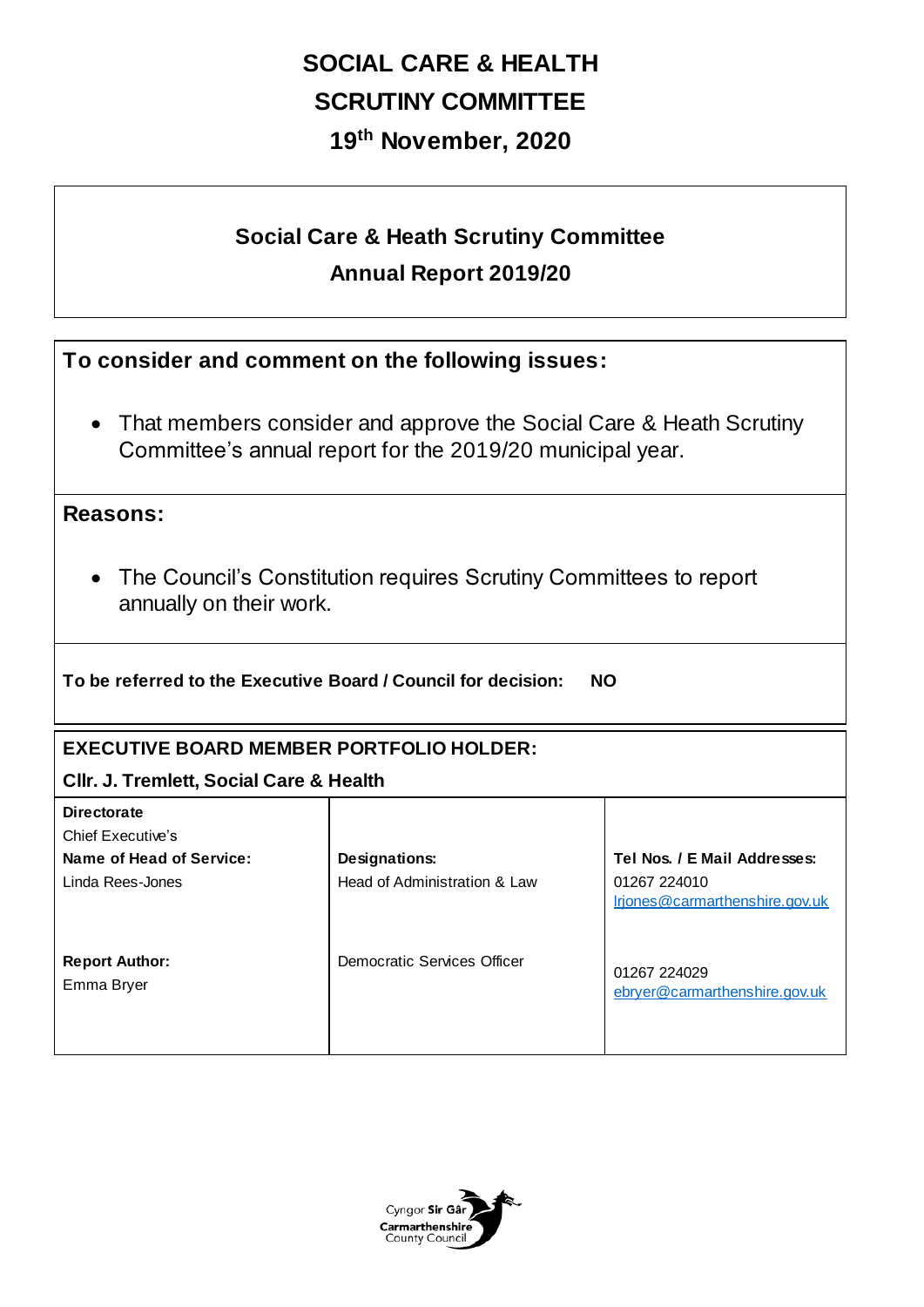## **SOCIAL CARE & HEALTH SCRUTINY COMMITTEE 19th November, 2020**

## **Social Care & Heath Scrutiny Committee Annual Report 2019/20**

The attached report has been prepared in order to comply with Article 6.2 of the County Council's Constitution which states that a scrutiny committee must:

*"Prepare an annual report giving an account of the Committee's activities over the previous year."*

The report provides an overview of the workings of the Social Care & Health Scrutiny Committee during the 2019/20 municipal year and includes information on the following topics:

- Overview of the forward work programme
- Key issues considered
- Issues referred to or from Executive Board / Other Scrutiny Committees
- Task & Finish Review
- Development Sessions
- Member attendance at meetings

| <b>DETAILED REPORT</b><br><b>ATTACHED ^</b> | $\sim$ and $\sim$<br>. Lv<br>$\sim$ |
|---------------------------------------------|-------------------------------------|
|                                             |                                     |

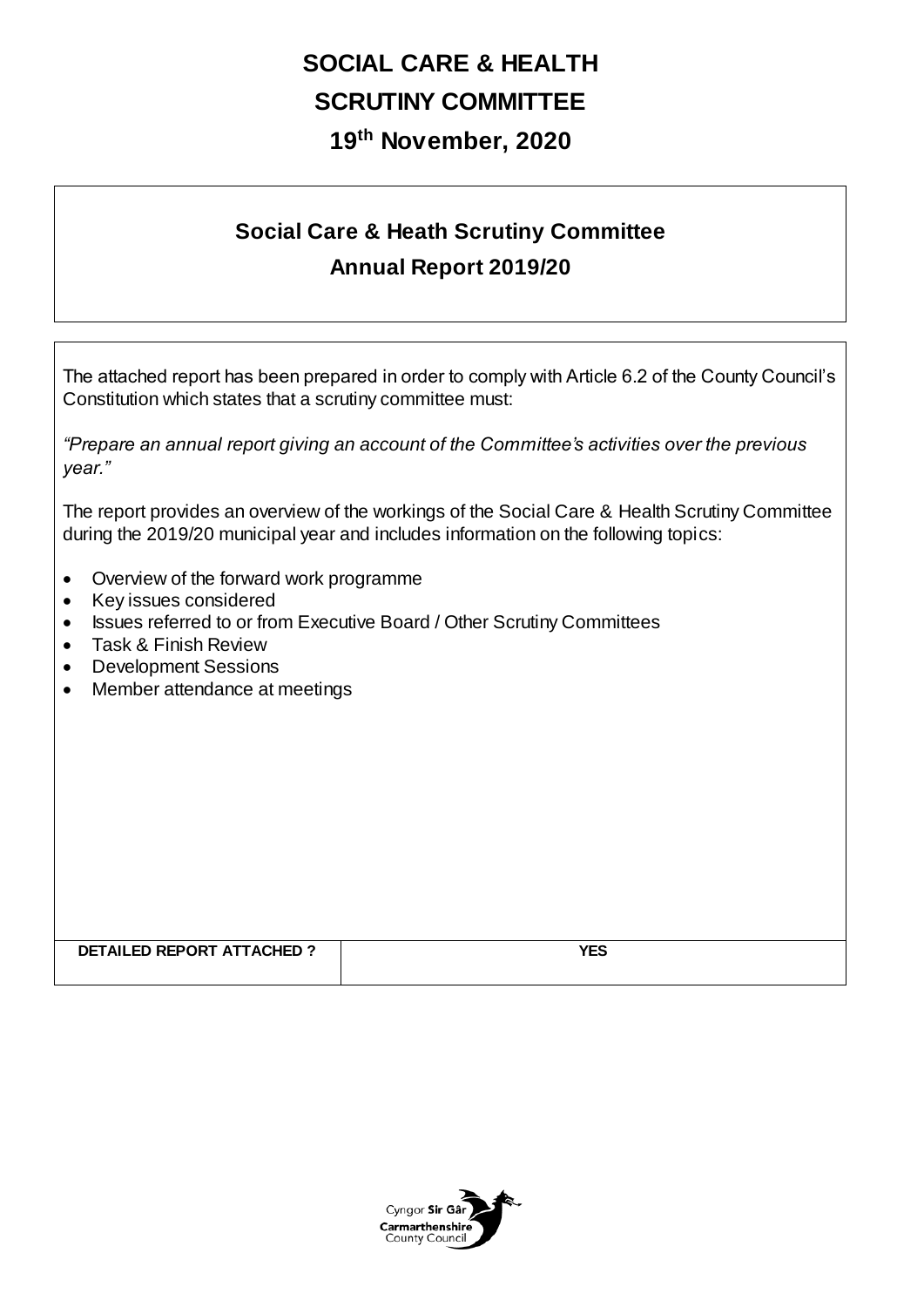## **IMPLICATIONS**

**I confirm that other than those implications which have been agreed with the appropriate Directors / Heads of Service and are referred to in detail below, there are no other implications associated with this report :**

**Signed: Linda Rees-Jones Head of Administration & Law** 

| Policy, Crime<br>& Disorder<br>and<br><b>Equalities</b> | Legal      | Finance     | <b>ICT</b>  | <b>Risk</b><br>Management<br><b>Issues</b> | Staffing<br><b>Implications</b> | Physical<br>Assets |
|---------------------------------------------------------|------------|-------------|-------------|--------------------------------------------|---------------------------------|--------------------|
| <b>YES</b>                                              | <b>YES</b> | <b>NONE</b> | <b>NONE</b> | <b>NONE</b>                                | <b>NONE</b>                     | <b>NONE</b>        |

**1. Policy, Crime & Disorder and Equalities** – In line with requirements of the County Council's Constitution.

**2. Legal -** In line with requirements of the County Council's Constitution.

## **CONSULTATIONS**

**I confirm that the appropriate consultations have taken in place and the outcomes are as detailed below**

**Linda Rees-Jones Head of Administration & Law** 

**1.Local Member(s) -** N/A

**2.Community / Town Council -** N/A

**3.Relevant Partners -** N/A

**4.Staff Side Representatives and other Organisations -** N/A

| <b>NO</b><br><b>EXECUTIVE BOARD PORTFOLIO</b><br><b>HOLDER(S) AWARE/CONSULTED</b> |  |
|-----------------------------------------------------------------------------------|--|
|-----------------------------------------------------------------------------------|--|